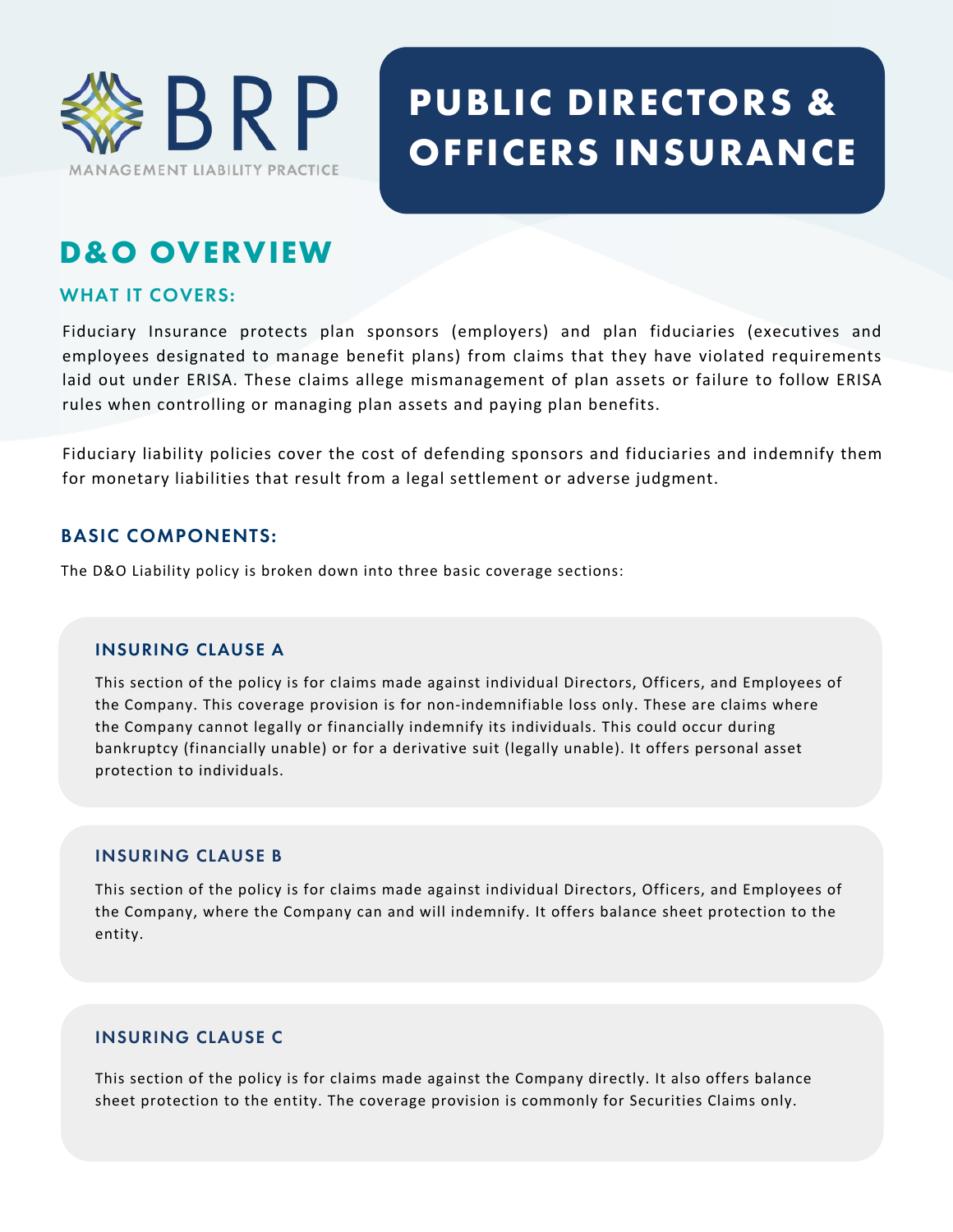## **IMPORTANCE OF SEPARATE DIC A-SIDE D&O POLICY:**

About 15 years ago, companies began purchasing a separate policy and separate limits only for the protection of the individual Directors and Officers of the company. This shift in purchasing coincided with the rise of shareholder derivative demands being settled in a stand-alone manner without being consolidated with a securities class action (SCA).

The fear was that a SCA could be settled first and potentially use the entire tower of insurance; leaving the individuals without the proper protection to settle a derivative demand action. Due to the nature of a derivative action, in most cases, the company cannot indemnify a settlement, so without insurance, the individuals would be personally liable.

This policy provides excess ("follow form") A-Side coverage on exhaustion of underlying insurance, but also drops down as primary in many scenarios:

- . Insolvency of underlying carrier(s)
- Rescission of underlying policy(ies)
- Wrongful refusal to indemnify (improper denial of coverage)
- Denial of coverage where DIC A-Side policy provides broader coverage
- Company refuses to answer indemnification requests
- Broader coverage with limited exclusions

# **D&O OVERVIEW**

# **KEY EXCLUSIONS:**

#### Conduct/Fraud Exclusions

An insurance carrier can deny a claim alleging deliberate or criminal fraud by an individual. However, as this is a common accusation, most carriers limit the ability to apply this exclusion to the point at which the Finding of Fraud has arrived at its final adjudication (there are no other Courts to appeal to).

#### Insured vs. Entity Exclusion

This exclusion prevents the company from bringing a suit against an individual director or officer. There are numerous carve-backs to the exclusion that should be attained, including:

- Derivative suits
- Employees for Securities Claims
- Cross claims for indemnity
- Employment claims
- Bankruptcy trustee/Creditors Committee
- Former directors and officers (gone at least 3 years)
- Foreign jurisdiction claims
- Whistleblower claims

#### Other Noteworthy Exclusions

With recent changes to the insurance marketplace, it is also important to understand how these standard exclusions can be amended or deleted to the benefit of an individual company's specific risk profile:

- Pollution Exclusion
- ERISA Exclusion
- Bodily Injury/Property Damage Exclusion
- Pending & Prior Litigation Exclusion
- Compensation & Labor Exclusion
- Known Wrongful Acts Exclusion